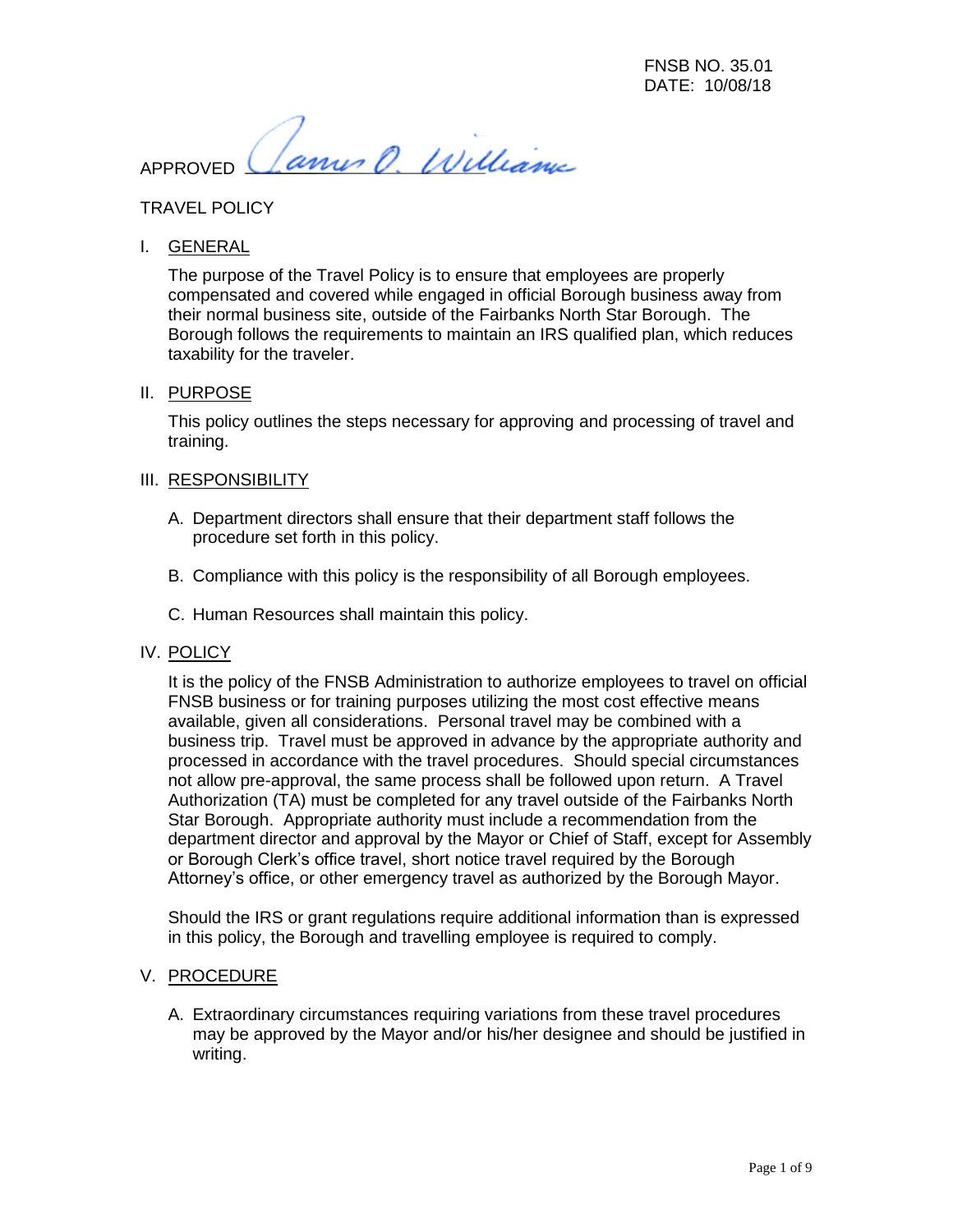- B. Generally, travel shall be arranged utilizing the most cost effective means given the particular travel circumstances. Employee functionality and productivity, not just fiscal cost, shall be considered when making travel arrangements. Directors are encouraged to review all costs (including applicable wages) associated with the travel when determining the most cost effective means of travel.
- C. This policy allows employees to add personal travel to a business itinerary, in accordance with the procedures set forth below:
	- 1. When combining personal travel with a business trip that includes airfare, the travel arranger must provide the Borough with two itineraries: one showing travel costs without the personal travel, and the other showing travel costs including the personal travel. Both itineraries must be prepared at the same time (same day). The Borough will reimburse the least expensive travel costs.

E.g. the business airfare travel is \$550. With the personal travel added, the airfare increases to \$700. The employee will pay the additional \$150. Conversely, if the personal travel addition reduced the total airfare travel to \$500, the Borough would reimburse \$500.

- 2. When vacation time is added to a business trip, clear documentation must be provided to fairly allocate personal and business expenses.
- D. Compensation:
	- 1. **Same Day Travel:** For travel that is expected to be completed in the same day, all time spent in travel mode is counted as hours worked and is therefore compensable time to be counted for purposes of computing overtime pay for non-exempt employees.
	- 2. **Overnight Travel:** For travel that includes an overnight stay, all time spent in travel mode, up to the employee's regular scheduled working hours for the day of travel, is counted as hours worked regardless of when the travel occurred. E.g. An employee who is scheduled to work from 8AM-5PM and instead travels from 1AM through 11AM would be compensated for eight (8) straight time hours. However, only travel time occurring within the employee's regularly scheduled hours on his/her regularly scheduled workday is considered eligible for overtime pay if applicable. E.g. A nonexempt employee regularly scheduled to work Monday-Friday who has already worked 40 hours that week (Monday-Thursday) and is travelling on Friday from 1AM to 11AM, will be paid five (5) hours at the straight rate of pay and three (3) hours at the overtime rate.
		- a) If the travel occurs on the employee's normally scheduled day off, compensation is provided for all time spent in travel mode, up to their scheduled work time. E.g. An eight (8) hour per day employee (based upon FTE), who travels ten (10) hours on their day off will be paid for eight (8) hours, at the straight rate of pay. A 4 (four) hour employee (based upon FTE), who travels 10 hours on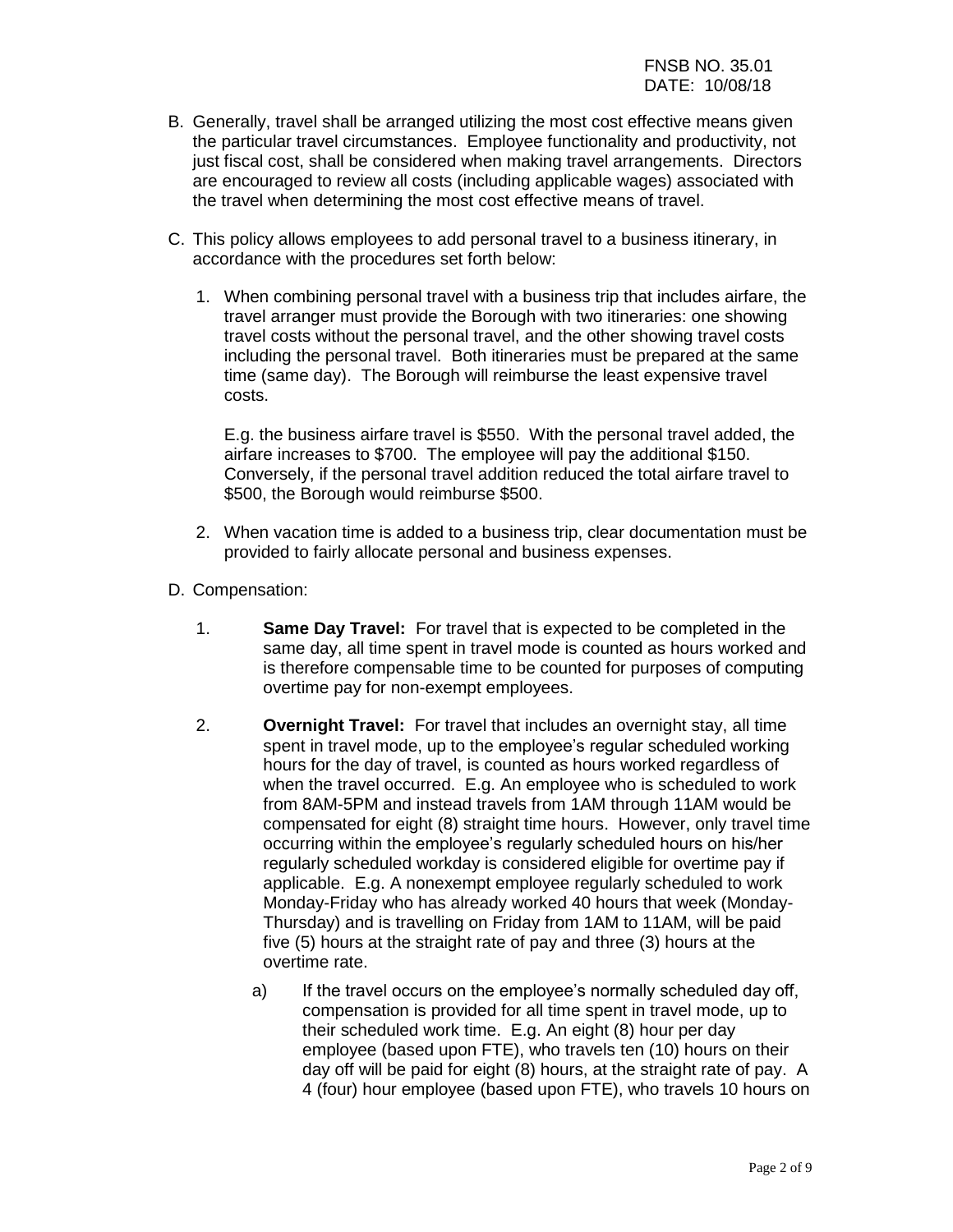their day off will be paid for 4 (four) hours, at the straight rate of pay.

- b) An employee who travels and works (or attends courses/meetings, etc.) in the same day shall receive pay for their regular scheduled hours only, at the straight rate of pay. E.g. An eight (8) hour per day employee (based upon FTE),who travels for six (6) hours and attends a class/meeting or other work event for 4 hours in the same day shall be compensated for eight (8) hours at the straight rate of pay. The compensation is adjusted to the FTE as described in earlier examples.
- 3. **Return from travel and reporting to duty:** Upon returning from a trip that included an overnight travel stay, the employee will not be required to report for duty the following day until eight (8) hours has lapsed between the flight arrival time and the start of their next shift. Duty hours missed under this allowance is considered compensable time. For example: If an 8AM-5PM schedule employee's flight arrives at 1AM, the employee could report to work at 9AM rather than their normal scheduled start time and the one (1) hour time period would be compensable.
- 4. When an employee's out of state training/education course ends prior to their regular scheduled work day the employee shall be paid for the entire day unless the employee is delaying return (extending their travel), in which case they are required to take leave or accrued compensatory time for the remainder of the regular scheduled workday.
- E. Employee work schedule changes to accommodate the travel/conference schedule may also be adjusted when appropriate.
- F. The department is responsible for making all travel arrangements including determining the most cost effective travel options. In cases where the travel is being funded by another department, the department funding the travel generally completes the arrangements, unless otherwise coordinated. The department completes all sections as indicated on the TA form (Attachment 1).
	- 1. A document must be attached to the TA stating the purpose of the trip and identifying any personal travel that is included. Such documentation could include seminar, conference, or meeting brochures or a memo/letter. If attending a conference or seminar, an agenda is required.
	- 2. Departure/Return Dates and Times State the departure (from Fairbanks) and return (to Fairbanks) dates and time. Include reasonable pre-flight check-in times based upon current airline requirements and one (1) hour post flight for wage calculations. Should the employee travel to a destination that cannot be reached within one (1) hour post-flight, additional post-flight time (for wage calculation) needed must be justified and will be reviewed and approved on a case-by-case basis.
	- 3. Per Diem Per diem is calculated and paid to employees for time in travel status on authorized Borough business. Annual leave days or regularly scheduled days off must be designated so they can be excluded from the per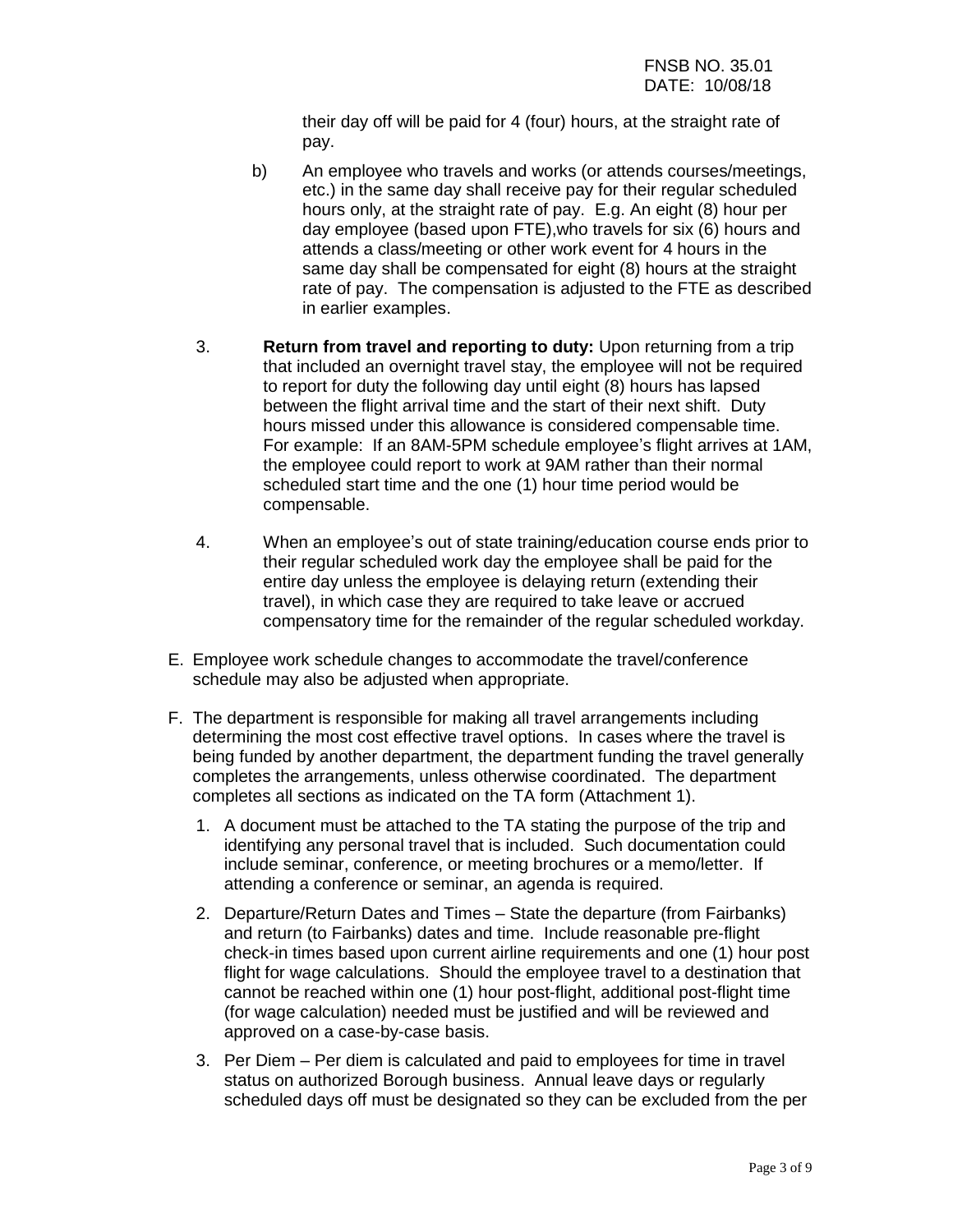diem calculation. The per diem is calculated on the basis of one-third (1/3) day increments (which corresponds with normal eating patterns). In order to claim an increment, an employee must have been on authorized FNSB business for at least thirty (30) minutes into the increment. Increments are 12:00AM-8:00AM/8:00AM-4:00PM/4:00PM-12:00AM. With appropriate approval, and if determined as reasonable by the Department Director, actual receipts may be submitted for reimbursement in lieu of per diem. The per diem rate is the negotiated rate as defined in the current CBA and Borough code. Per diem paid to the employee will be reduced for meals that are provided and expected to be consumed by the employee at limits as established by the IRS. Any necessary adjustments will occur on the expense report. The excess per diem paid over the federal approved per diem rate for the destination is taxable income to the employee and will be reported on the employee's W-2. Employees must retain receipts to claim any employee expense deduction on IRS Form 2106.

- 4. Employee Statement The employee, by signing the TA, acknowledges their understanding of, and compliance with this policy, FNSB Code 2.32.230(D) and FNSB Code 2.32.240(E), allowing for deductions from the employee's pay should they not provide adequate documentation to finalize the TA within ten (10) working days of return, and payback of associated training costs should the employee resign their position with the Borough prior to completing one (1) year of service after the completion of the training, unless the payback provision has been waived by the Mayor or Chief of Staff. Any changes to the TA after the employee signs, must be initialed off by the employee.
- 5. Transportation Tickets for transportation on a commercial carrier may be purchased from a travel agency and billed directly to the Borough. Indicate the travel agency name as the vendor. The invoice from the travel agency must be sent directly to Accounts Payable. If the employee plans to use a companion fare for travel, the employee must be listed as the primary traveler.
	- a. Employee pre-payment: If the employee chooses, with the approval of their Department Director, to pay for an airline ticket charge himself/herself, reimbursement can occur prior to travel if appropriate request is made on the TA and adequate documentation is submitted for processing and included as part of a normal check processing cycle. Documentation may include copies of credit card statements showing the charge and a credit card (with last four numbers of card un-redacted.) Department Directors will ensure a system is utilized to track and account for all pre-paid airline tickets. Any corresponding personal travel taken in conjunction with an authorized trip that results in additional cost to the Borough will be paid for by the employee.
	- b. If the employee is authorized to travel by private vehicle, and is an authorized driver under the Motor Vehicle Driving Policy, the employee shall be reimbursed mileage at the established rates as determined by the CBA and Borough Code rate not to exceed the cost of the most economical fare possible via public and/or commercial carrier except that any private vehicles used for travel between Fairbanks and Anchorage will be reimbursed at a flat amount of \$250/trip rather than the per mile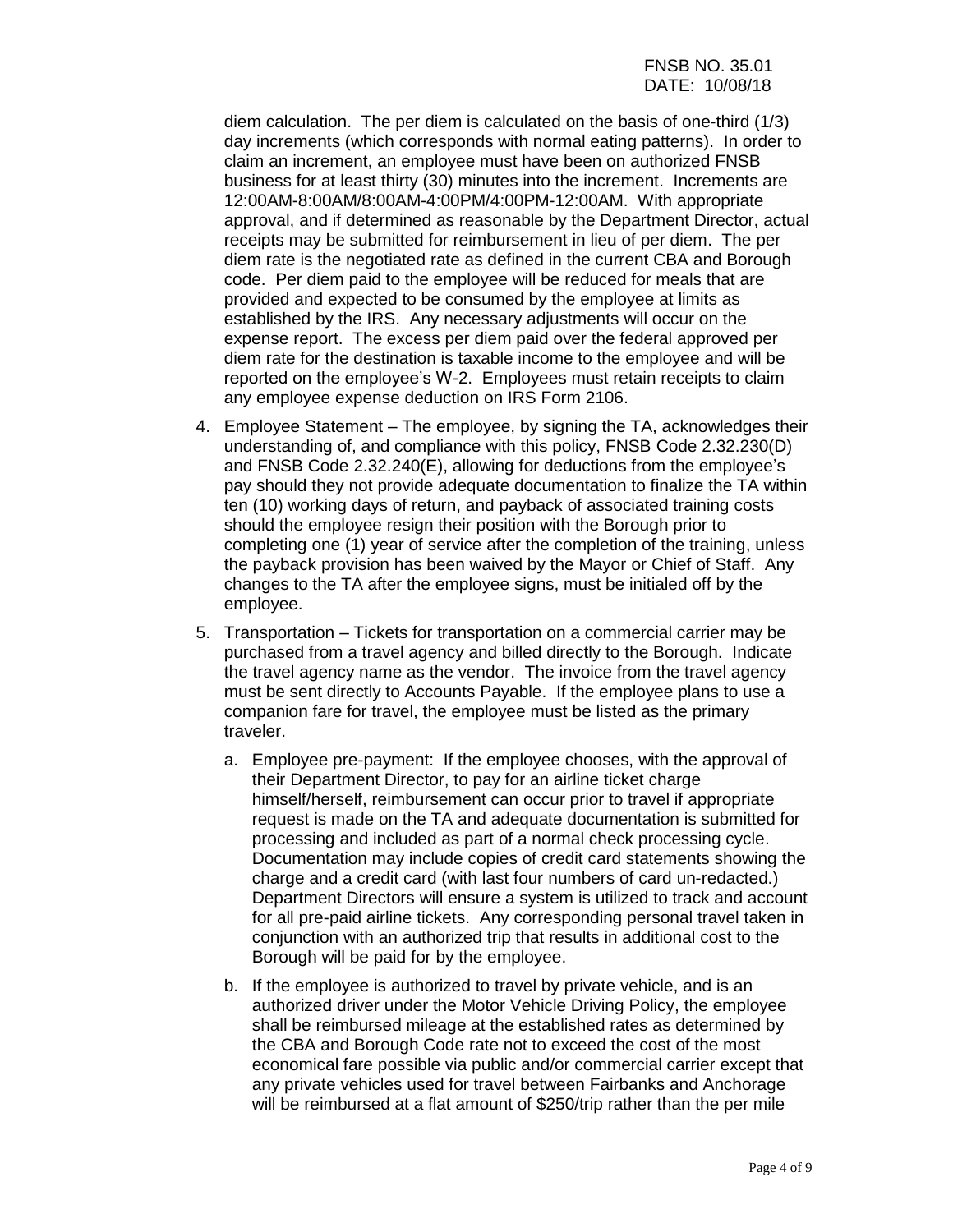reimbursement. Mileage reimbursement will also be made for all documented business travel incurred at the destination. This means that odometer readings must be included. Employees must document mileage on the TA vehicle Expense Report (Attachment 3) which must include the TA number. An advance of the \$250 flat rate amount is available upon request and will be processed with the per-diem advance shortly before the commencement of travel as noted in Section D of this policy.

- 6. Registration Indicate the vendor name. Attach the original registration form and a copy. Accounts Payable will mail the original registration form with the registration check. If the check and registration form needs to be carried by the employee to the conference, please request permission to have the check released to the employee.
- 7. Hotel Hotel expenses are paid at no more than single occupancy rate unless otherwise authorized. Any difference will be the employee's expense. Please allow for taxes and other associated costs when computing hotel rates. Hotel rooms can be held either with a personal card or with the Borough credit card that is maintained by the General Services Manager.
- 8. Vehicle Rental/Taxi Expenses such as taxi, economy limousine service, and parking will be reimbursed when directly related to FNSB business. Vehicle rental will be reimbursed only if approved by the proper authority on the TA in advance. Prior to renting a vehicle, an employee must be an authorized driver under the Motor Vehicle Driving Policy. Employees renting vehicles for Borough business **should purchase liability coverage, and decline the collision damage coverage.** The Borough will reimburse employees for this coverage. Any individual that is authorized to rent a vehicle is subject to the terms of the Motor Vehicle Driving Policy. The Borough will pay employee's taxi fare or appropriate mileage reimbursement to and from the airport in Fairbanks or up to the cost for taxi fares for parking at the airport and taxi fares to and from the hotel, conference, or other business destination as approved by the Director. The Borough does not pay taxi fares for personal business.
- 9. Calls/Internet All business related phone calls and reasonable internet charges will be reimbursed if a receipt with charges is provided. General Services has cell phones and MiFi devices for check-out, to use in place of hotel's costly wireless internet service and long distance charges provided by hotels, etc.
- G. Advances It is the department's responsibility to make sure Accounts Payable receives the TA by the weekly cutoff (5:00 p.m. Tuesday) to ensure that a check is cut in time to meet deadlines. If Accounts Payable receives the TA by 5:00 p.m. on the prior Tuesday, the employee may pick up the advance from Finance after 3:00 p.m. on the Friday preceding travel.
- H. Amended TA If the cost of the trip exceeds the estimated costs by \$200 on any one line, if a vendor is changed, or if all lines encumbered to an employee are advanced and the employee returns needing reimbursement exceeding \$200, an amended TA must be processed. Include the variance amount and total cost of the trip in the Amended TA Detail column.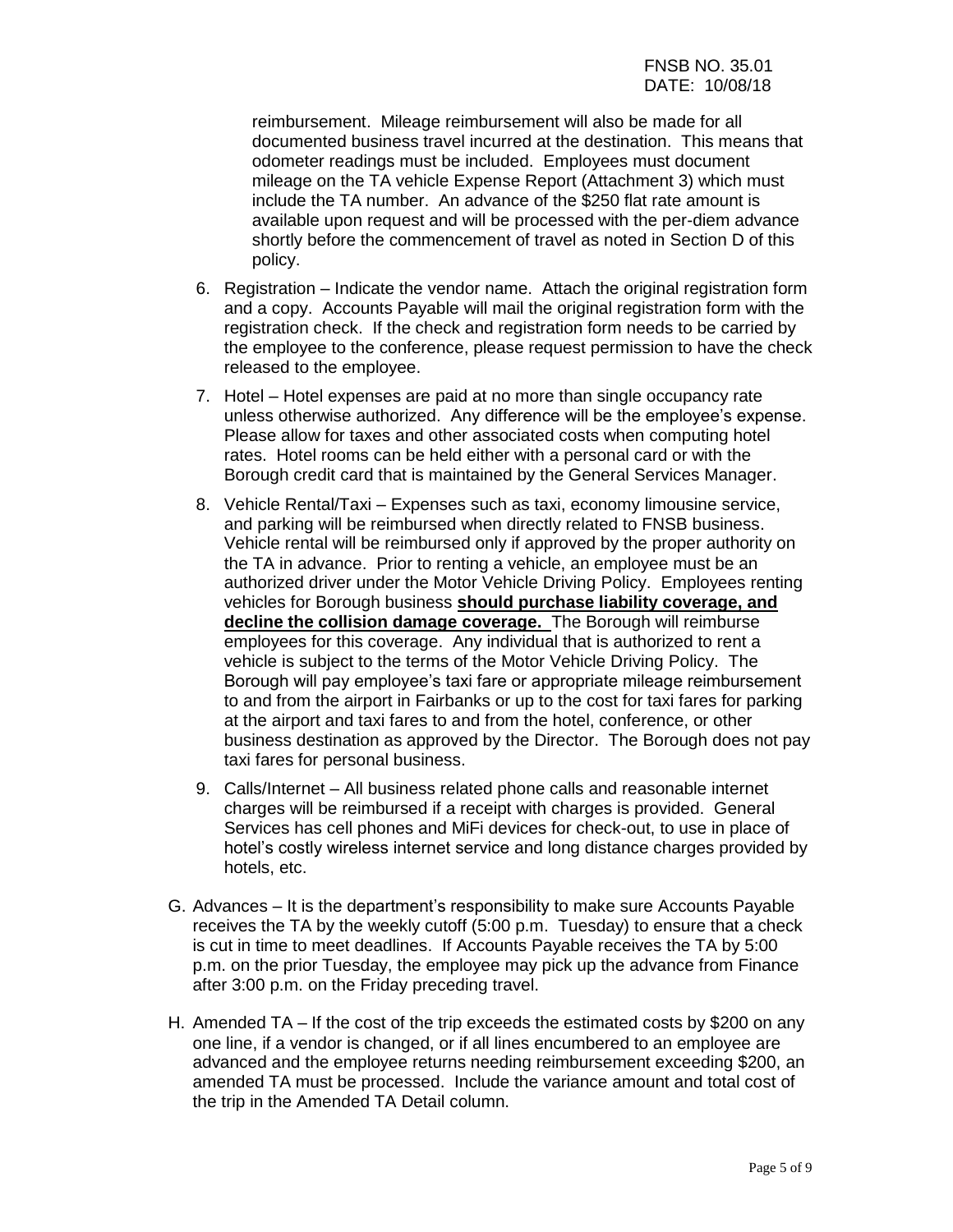- I. Expense Report Within ten (10) working days of return or upon cancellation of a trip, the employee must complete and submit to Accounts Payable the Employee Expense Report (Attachment 3).
	- 1. The following original receipts validating travel are required:
		- a) Airline itinerary with receipt and boarding pass(es), unless utilizing electronic boarding passes. In the case where travel is being paid for by grant funds, a boarding pass (or screen shot of an electronic boarding pass) is required.

Employees must confirm or provide any changes to flight times to ensure the proper per diem calculation.

- b) Registration receipt (if paid by employee).
- c) Hotel bill.
- d) Taxi or limo receipts, car rental agreements, parking receipts.
- e) Other receipts as necessary to document other costs. If other costs are included on your hotel bill, designate which ones are FNSB business expenses and initial as such. Documentation may include copies of credit card statements showing the charge and a redacted credit card (with last four digits showing).
- f) Actual receipts submitted in lieu of per diem.
- 2. Upon submission of all required documentation to Finance, the employee shall normally be paid in the following check run, generally not to exceed ten (10) days after submission.
- 3. For microfilming purposes, small receipts should be taped, not stapled, to an 8 ½" x 11" sheet of paper.
- 4. Confirm whether the meals initially deducted were consumed. If meals were deducted and not consumed, or meals were consumed without previous deduction, an adjustment is necessary on the expense report in order to properly reimburse the employee for per diem and to ensure compliance with IRS requirements.
- 5. Employees receiving an advance in excess of the actual cost are responsible for repayment of any excess amount. A copy of the receipt issued by the Collections Office must be attached to the Employee Expense Report and forwarded to Accounts Payable.
- 6. The employee will receive advance notice if he/she fails to submit required documentation prior to any deductions being withheld from the employee's next available paycheck.
- J. Travel costs paid by a third party– A TA is required for travel outside the Fairbanks North Star Borough, even when a third party is paying for the associated travel costs. In such a circumstance, the TA should identify travel costs paid for by a third party as a zero cost to the Borough.
- K. Reimbursement from Outside Source If partial reimbursement for an employee's travel is expected from an outside source, it is the Department's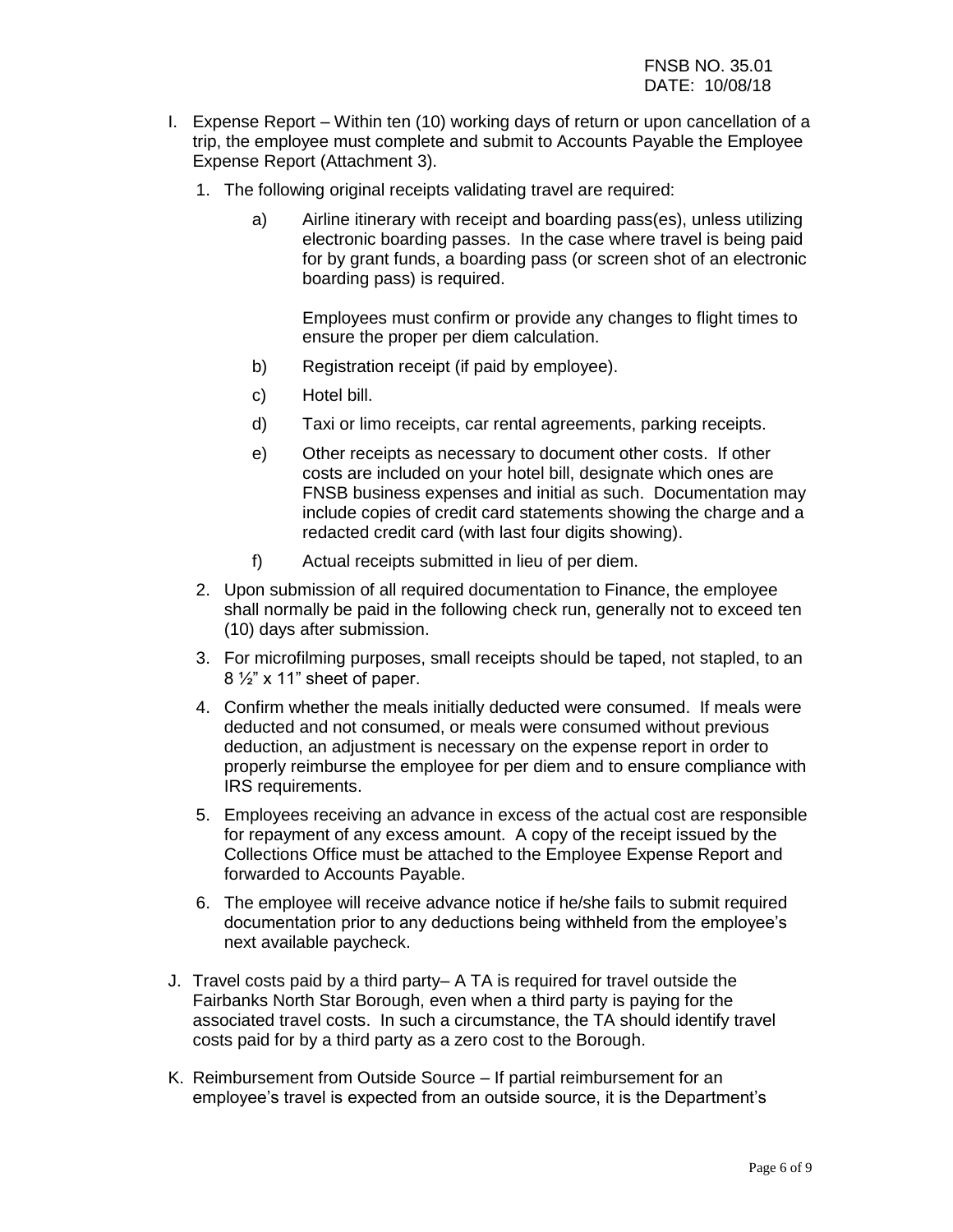# FNSB NO. 35.01 DATE: 10/08/18

responsibility to collect the reimbursement. When the reimbursement is received, it should be deposited through the Collections Office. The account credited should be the account on the original TA. If the reimbursement is received in the current year for a prior year TA, the account credited is the "miscellaneous revenue" object code for the appropriate fund.

# VI. SUPPLEMENTAL INFORMATION

- A. References
	- 1. FNSBEA/APEA Collective Bargaining Agreement (current)
	- 2. Laborers Local 942 Collective Bargaining Agreement (current)
	- 3. Alaska State Employees Association Collective Bargaining Agreement (current)
	- 4. FNSB 2.32.230 Travel & Host Reimbursement
	- 5. FNSB 2.32.240 Training
	- 6. Internal Revenue Code/United States Code 26 USC 62 Adjusted Gross Income Defined [current Code is 2013 [http://www.gpo.gov/fdsys/pkg/USCODE-2013-title26/pdf/USCODE-2013](http://www.gpo.gov/fdsys/pkg/USCODE-2013-title26/pdf/USCODE-2013-title26-subtitleA-chap1-subchapB-partI-sec62.pdf) [title26-subtitleA-chap1-subchapB-partI-sec62.pdf\]](http://www.gpo.gov/fdsys/pkg/USCODE-2013-title26/pdf/USCODE-2013-title26-subtitleA-chap1-subchapB-partI-sec62.pdf)
	- 7. Internal Revenue Code/United States Code 26 USC 162 Trade or Business Expenses [current Code is 2013 [http://www.gpo.gov/fdsys/pkg/USCODE-](http://www.gpo.gov/fdsys/pkg/USCODE-2013-title26/pdf/USCODE-2013-title26-subtitleA-chap1-subchapB-partVI-sec162.pdf)[2013-title26/pdf/USCODE-2013-title26-subtitleA-chap1-subchapB-partVI](http://www.gpo.gov/fdsys/pkg/USCODE-2013-title26/pdf/USCODE-2013-title26-subtitleA-chap1-subchapB-partVI-sec162.pdf)[sec162.pdf\]](http://www.gpo.gov/fdsys/pkg/USCODE-2013-title26/pdf/USCODE-2013-title26-subtitleA-chap1-subchapB-partVI-sec162.pdf)
	- 8. Code of Federal Regulations 26 CFR 1.62-2 Reimbursements and Other Expense Allowance Arrangements [\[http://www.ecfr.gov/cgi-bin/text](http://www.ecfr.gov/cgi-bin/text-idx?SID=d8467d32aa649f42ea2db4ba077ecd38&mc=true&node=se26.2.1_162_62&rgn=div8)[idx?SID=d8467d32aa649f42ea2db4ba077ecd38&mc=true&node=se26.2.1\\_1](http://www.ecfr.gov/cgi-bin/text-idx?SID=d8467d32aa649f42ea2db4ba077ecd38&mc=true&node=se26.2.1_162_62&rgn=div8) [62\\_62&rgn=div8\]](http://www.ecfr.gov/cgi-bin/text-idx?SID=d8467d32aa649f42ea2db4ba077ecd38&mc=true&node=se26.2.1_162_62&rgn=div8)
	- 9. Code of Federal Regulations 26 CFR 1.162-2 Traveling Expenses [\[http://www.ecfr.gov/cgi-bin/text](http://www.ecfr.gov/cgi-bin/text-idx?SID=d8467d32aa649f42ea2db4ba077ecd38&mc=true&node=se26.3.1_1162_62&rgn=div8)[idx?SID=d8467d32aa649f42ea2db4ba077ecd38&mc=true&node=se26.3.1\\_1](http://www.ecfr.gov/cgi-bin/text-idx?SID=d8467d32aa649f42ea2db4ba077ecd38&mc=true&node=se26.3.1_1162_62&rgn=div8) [162\\_62&rgn=div8\]](http://www.ecfr.gov/cgi-bin/text-idx?SID=d8467d32aa649f42ea2db4ba077ecd38&mc=true&node=se26.3.1_1162_62&rgn=div8)
	- 10. Code of Federal Regulations 26 CFR 1.162-17 Reporting and Substantiation of Certain Business Expenses of Employees [\[http://www.ecfr.gov/cgi-bin/text](http://www.ecfr.gov/cgi-bin/text-idx?SID=d8467d32aa649f42ea2db4ba077ecd38&mc=true&node=se26.3.1_1162_617&rgn=div8)[idx?SID=d8467d32aa649f42ea2db4ba077ecd38&mc=true&node=se26.3.1\\_1](http://www.ecfr.gov/cgi-bin/text-idx?SID=d8467d32aa649f42ea2db4ba077ecd38&mc=true&node=se26.3.1_1162_617&rgn=div8) [162\\_617&rgn=div8\]](http://www.ecfr.gov/cgi-bin/text-idx?SID=d8467d32aa649f42ea2db4ba077ecd38&mc=true&node=se26.3.1_1162_617&rgn=div8)
	- 11. IRS Publication 5137 IRS's Fringe Benefit Guide from the Office of Federal, State and Local Governments <http://www.irs.gov/pub/>
	- 12. IRS Publication 463 Travel, Entertainment, Gift, and Car Expenses <http://www.irs.gov/pub/>
- B. Definitions
	- 1. Accounts Payable A function of the Accounting Division of the Financial Service Department.
	- 2. Bargaining Unit Employees A person occupying a position covered by a collective bargaining agreement.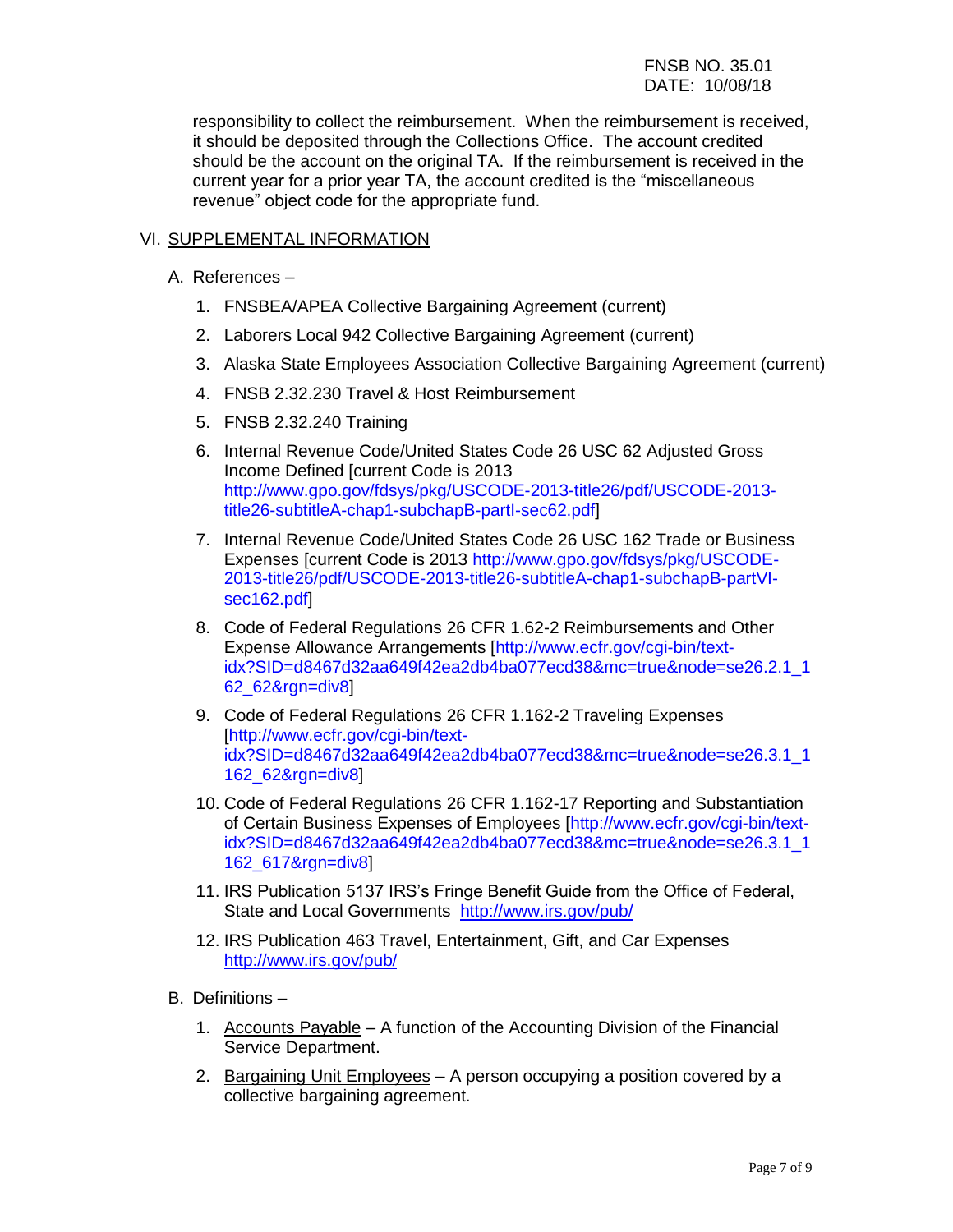- 3. CBA Collective Bargaining Agreement(s)
- 4. Collections A function of the Treasury/Budget Division of the Financial Services Department.
- 5. Employee For the purposes of this policy, an employee is defined as a person who receives compensation through the FNSB payroll system or a volunteer who is authorized by the appropriate department director to travel on Borough business.
- 6. Mileage Use of personal vehicle for FNSB business within or outside the boundaries of the Borough. Mileage is reported for reimbursement with timesheets.
- 7. Mileage Reimbursement This per mile reimbursement covers costs for fuel, insurance, mechanical repairs, and any other out-of-pocket expenses associated with travel by private vehicle.
- 8. Per Diem The per diem allowance (also commonly referred to as subsistence allowance) is a daily payment instead of reimbursement for actual expenses for meals and related incidental expenses. The per diem allowance is separate from transportation, lodging and other miscellaneous expenses. The per diem allowance covers all charges, including any service charges where applicable for incidental expenses which include the following:
	- a) Fees and tips given to porters, baggage carriers, bellhops, hotel maids, stewards or stewardesses and others on ships, and hotel servants in foreign countries.
	- b) Transportation between places of lodging or business and places where meals are taken, if suitable meals can be obtained at the TDY [temporary duty] site; and
	- c) Mailing cost associated with filing travel vouchers and payment of Government-sponsored charge card billings.

Per diem does not include expenses for laundry, cleaning and pressing of clothing, lodging taxes, or the cost of telegrams or telephone calls.

- 9. Training Attending courses and seminars, workshops, etc., to obtain, learn, and enhance job-related skills.
- 10. Travel To go to and return from a prescribed destination outside the Borough on FNSB business.
	- a) Travel Status Travel status is used for the calculation of per diem and to determine workers' compensation eligibility. The time beginning when an employee leaves their home or normal business worksite for business-related travel purposes and ending upon their return home or normal business worksite after completion of travel. Travel status may be interrupted by personal leave usage or regularly scheduled days off during the travel status period.
	- b) Travel Mode Travel mode is the actual period of time spent in travel, whether by air, water or land and is compensable time, per section V. D. of this policy. E.g. For air travel, travel mode would encompass pre-flight, flight and post-flight time periods.